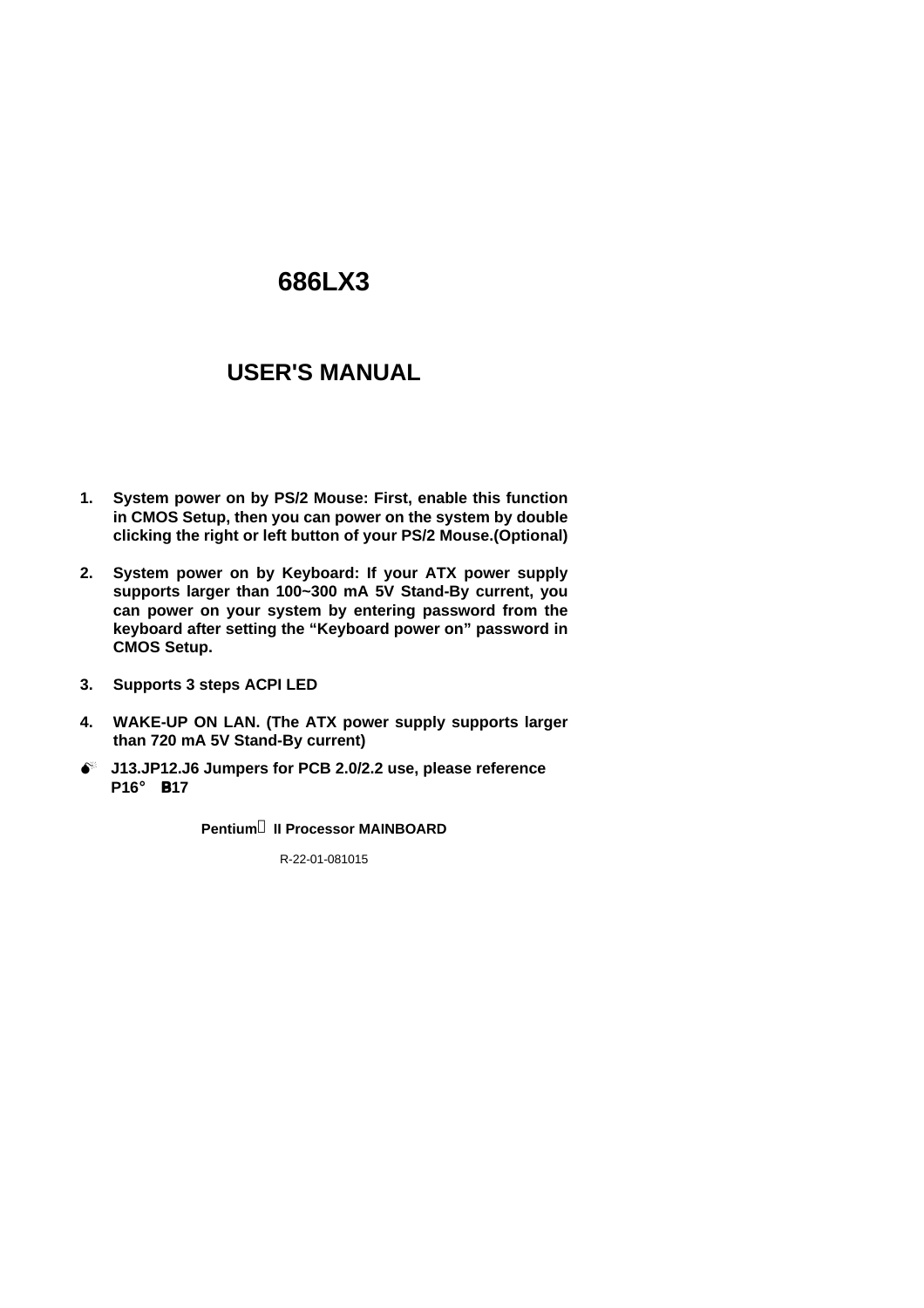Table of Contents

**REV. 2.2 First Edition**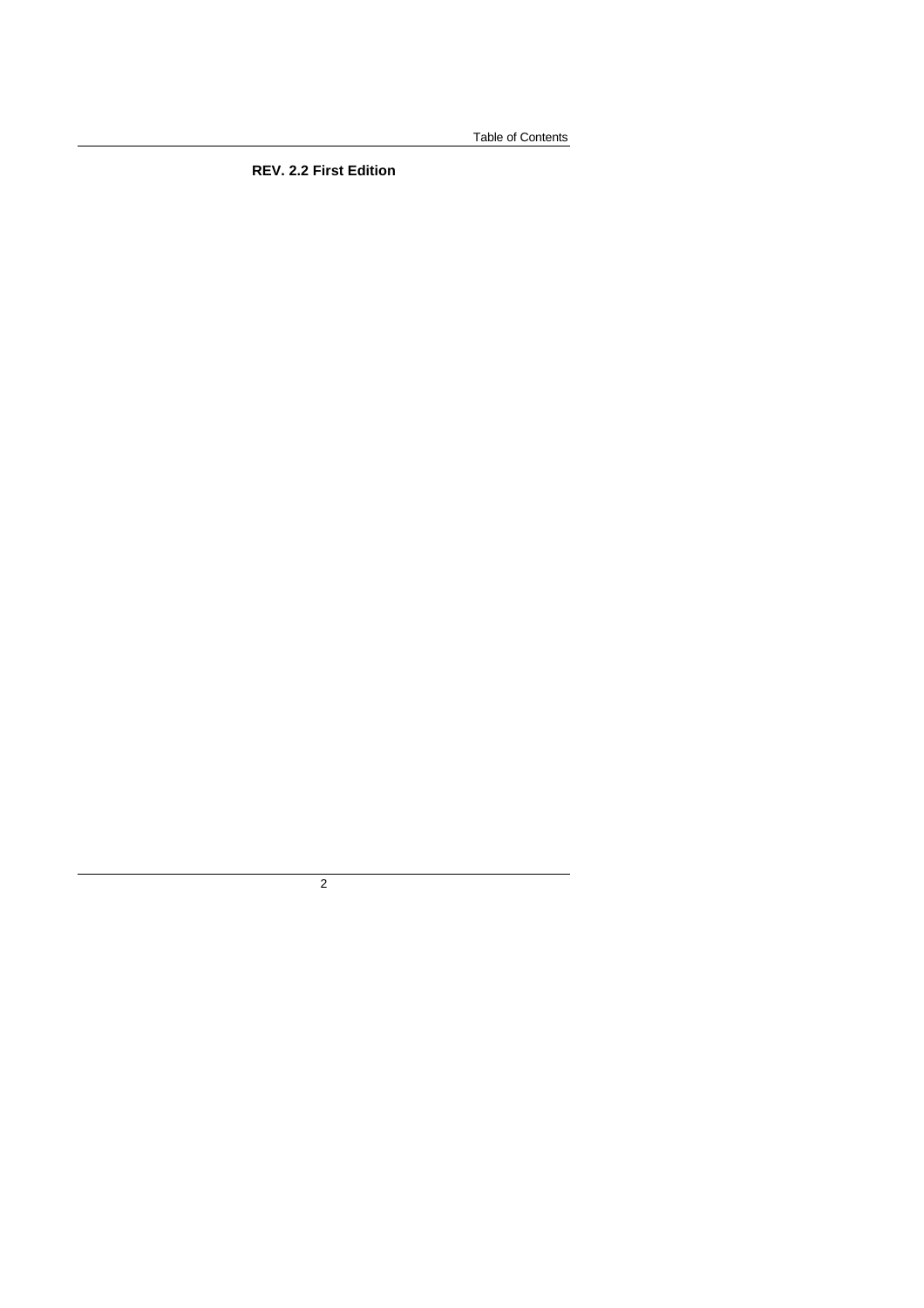The author assumes no responsibility for any errors or omissions that may appear in this document nor does it make a commitment to update the information contained herein.

Third-party brands and names are the property of their respective owners.

Sound Blaster is a registered trademark of Creative Technology Ltd in the United States and certain other countries. Sound Blaster-LINK and SB-LINK are trademarks of Creative Technology Ltd.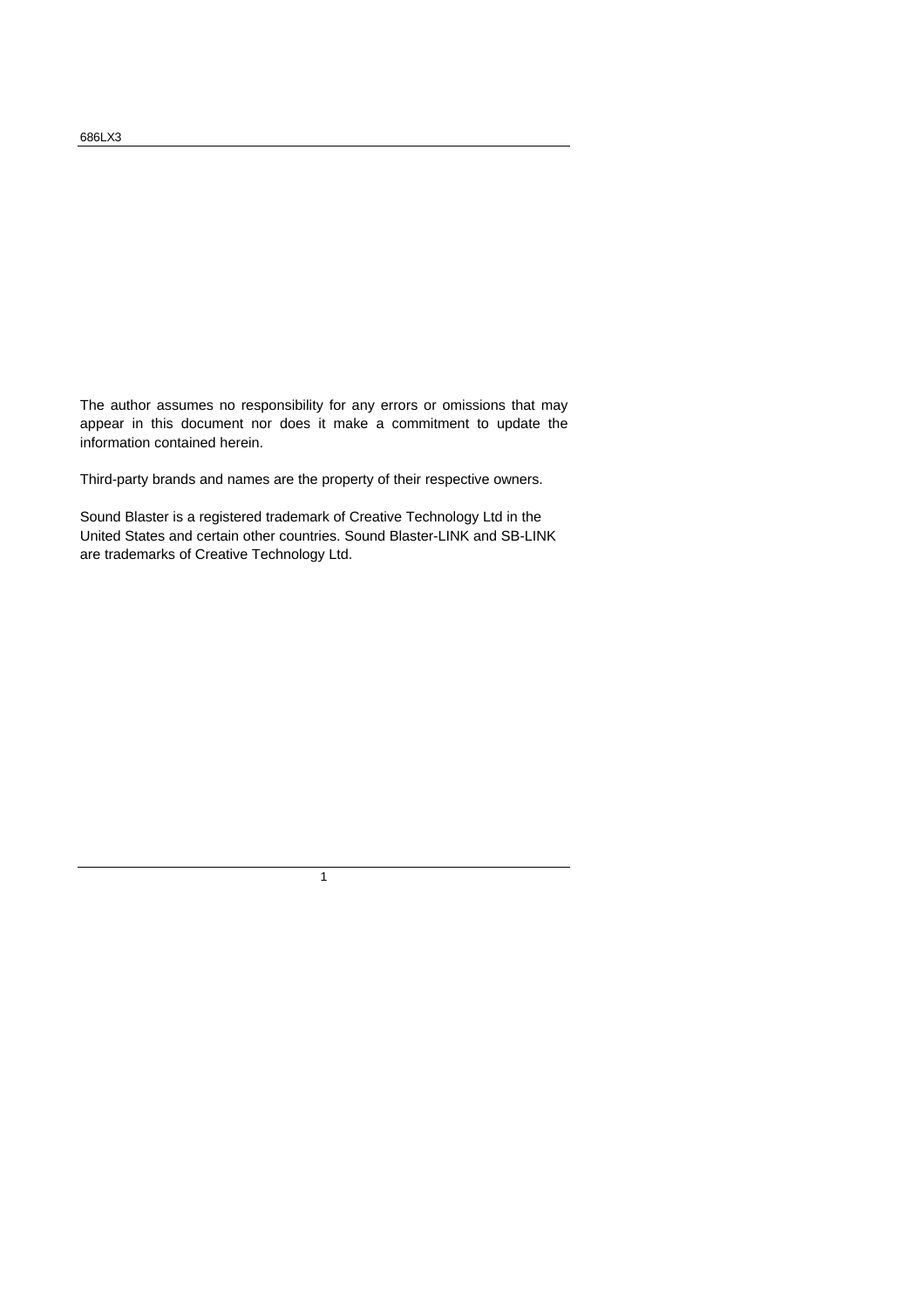Oct 15, 1998 Taipei, Taiwan

#### **I. Quick Installation Guide:**

#### **CPU SPEED SETUP**

The default system bus speed is set to 66MHz. The user can change the DIP SWITCH **(SW)** selection to set up the CPU speed for 200 - 366MHz processor.

**The CPU speed MUST match with the frequency RATIO and external clock frequency. It will cause system hanging up if the frequency RATIO and the external clock frequency are higher than that of CPU.**

| <b>FREQ. RATIO</b> | <b>DIP SWITCH (SW)</b> |                 |                 |     |
|--------------------|------------------------|-----------------|-----------------|-----|
|                    | SW <sub>1</sub>        | SW <sub>2</sub> | SW <sub>3</sub> | SW4 |
| X <sub>3</sub>     | <b>ON</b>              | <b>OFF</b>      | ON              | ON  |
| X 3.5              | <b>OFF</b>             | <b>OFF</b>      | <b>ON</b>       | ON  |
| X <sub>4</sub>     | <b>ON</b>              | <b>ON</b>       | <b>OFF</b>      | ON  |
| X4.5               | <b>OFF</b>             | <b>ON</b>       | <b>OFF</b>      | ON  |
| X <sub>5</sub>     | ON                     | <b>OFF</b>      | <b>OFF</b>      | ON  |
| X <sub>5.5</sub>   | OFF                    | OFF             | <b>OFF</b>      | ΟN  |

 $\bullet^*$ **JP2, JP3, JP4** (Select the system speed;  $\bullet$ 66 / 75 / 83 / 100MHz)

| <b>Main Clock</b> | JP4     | JP3     | JP2     |
|-------------------|---------|---------|---------|
| <b>66 MHz</b>     | $1 - 2$ | $1 - 2$ | $1 - 2$ |
| <b>75 MHz</b>     | 1-2     | $2 - 3$ | $1 - 2$ |
| <b>83 MHz</b>     | $2 - 3$ | $1 - 2$ | $2 - 3$ |
| <b>100 MHz</b>    | 1-2     | 2-3     | $2 - 3$ |

 **´Note: We don't recommend you to setup your system speed to 75, 83 or 100MHz because these frequencies are not the standard specifications for CPU, Chipset and most of the peripherals. Whether your system can run under 75, 83 or 100MHz properly will depend on your hardware configurations: CPU, SDRAM, Cards, etc.**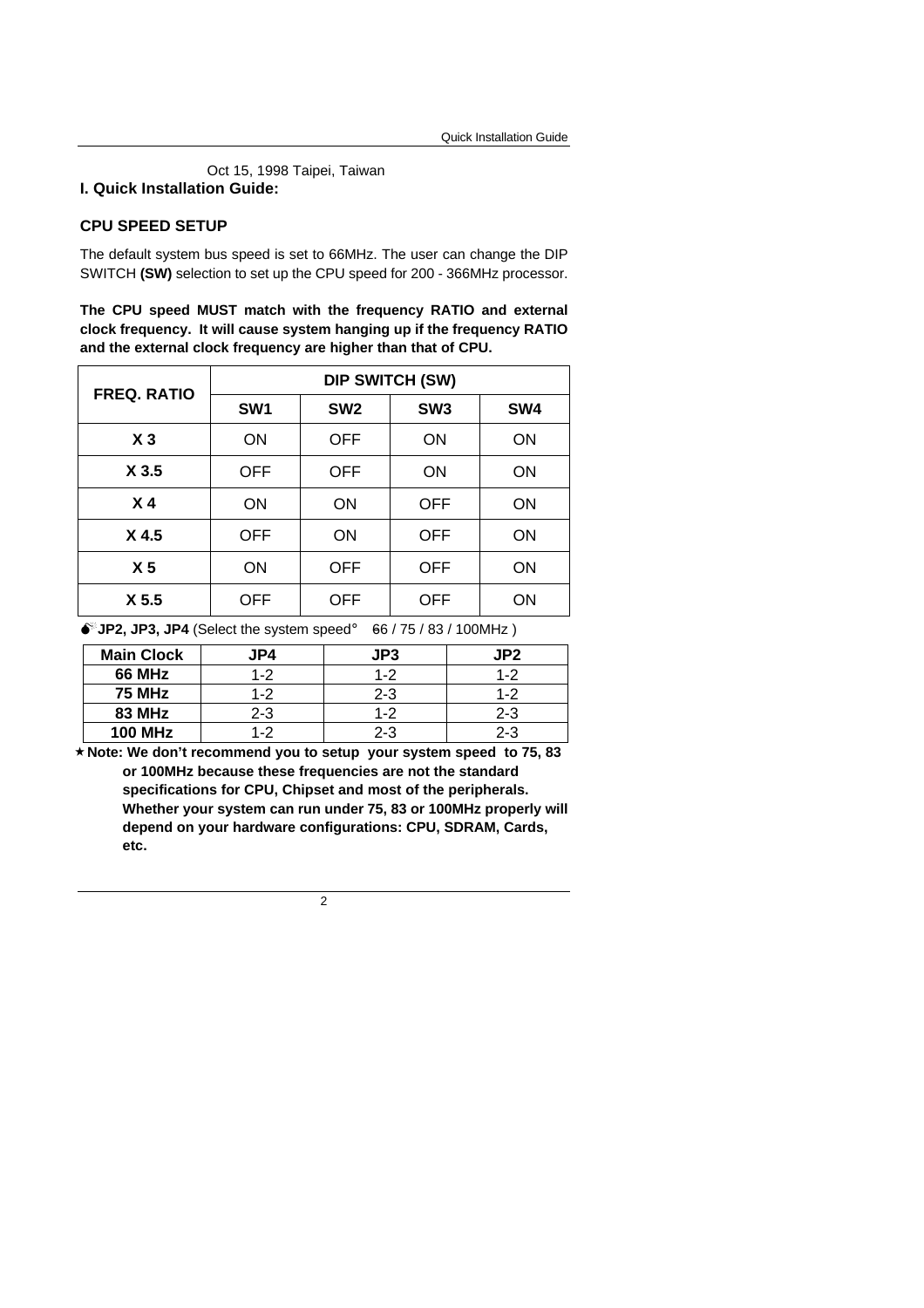## 1. Pentium<sup>®</sup> II 200 MHz



## 2. Pentium<sup>®</sup> II 233 MHz

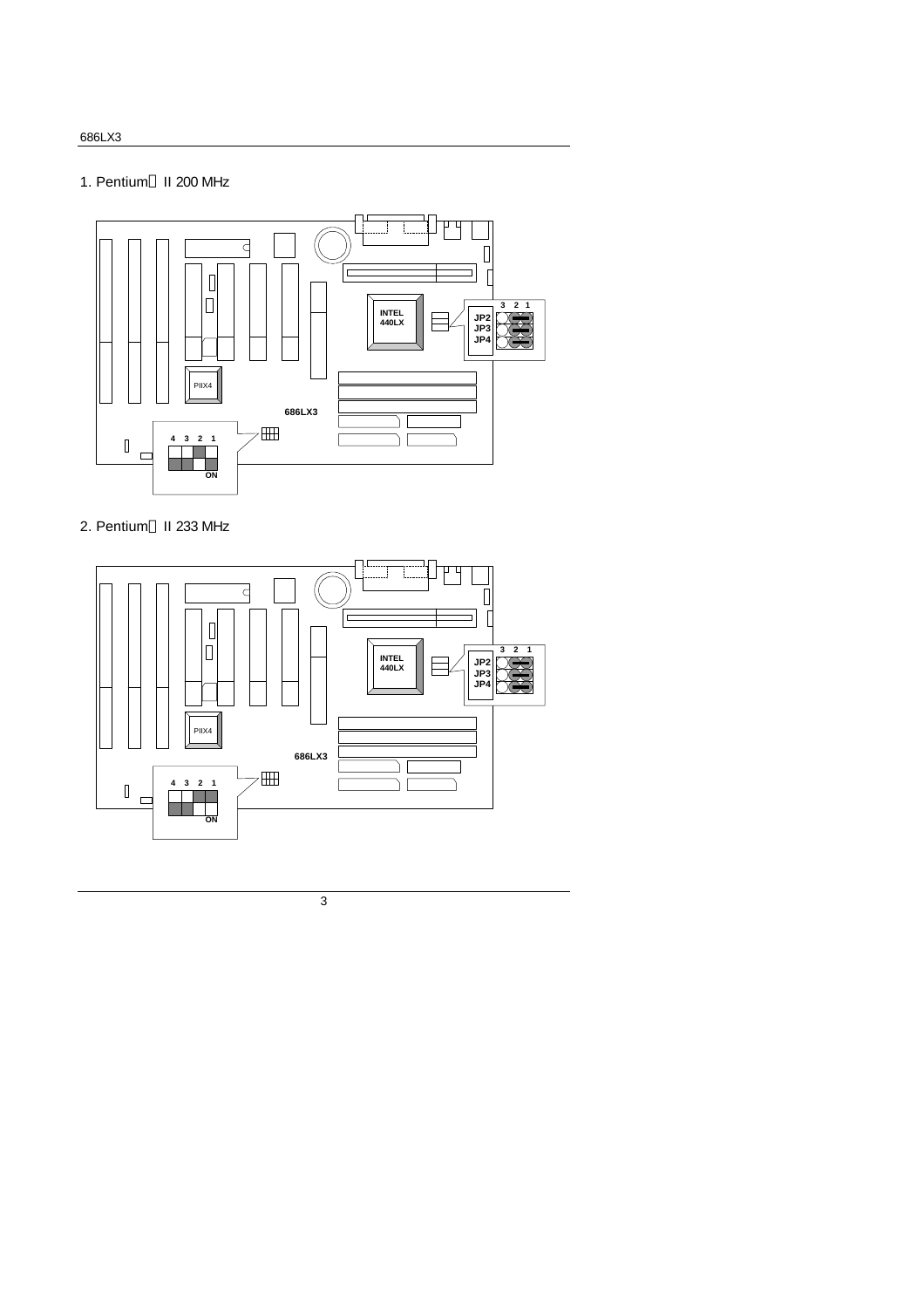#### 3. Pentium<sup>®</sup> II 266 MHz



### 4. Pentium<sup>®</sup> II 300 MHz

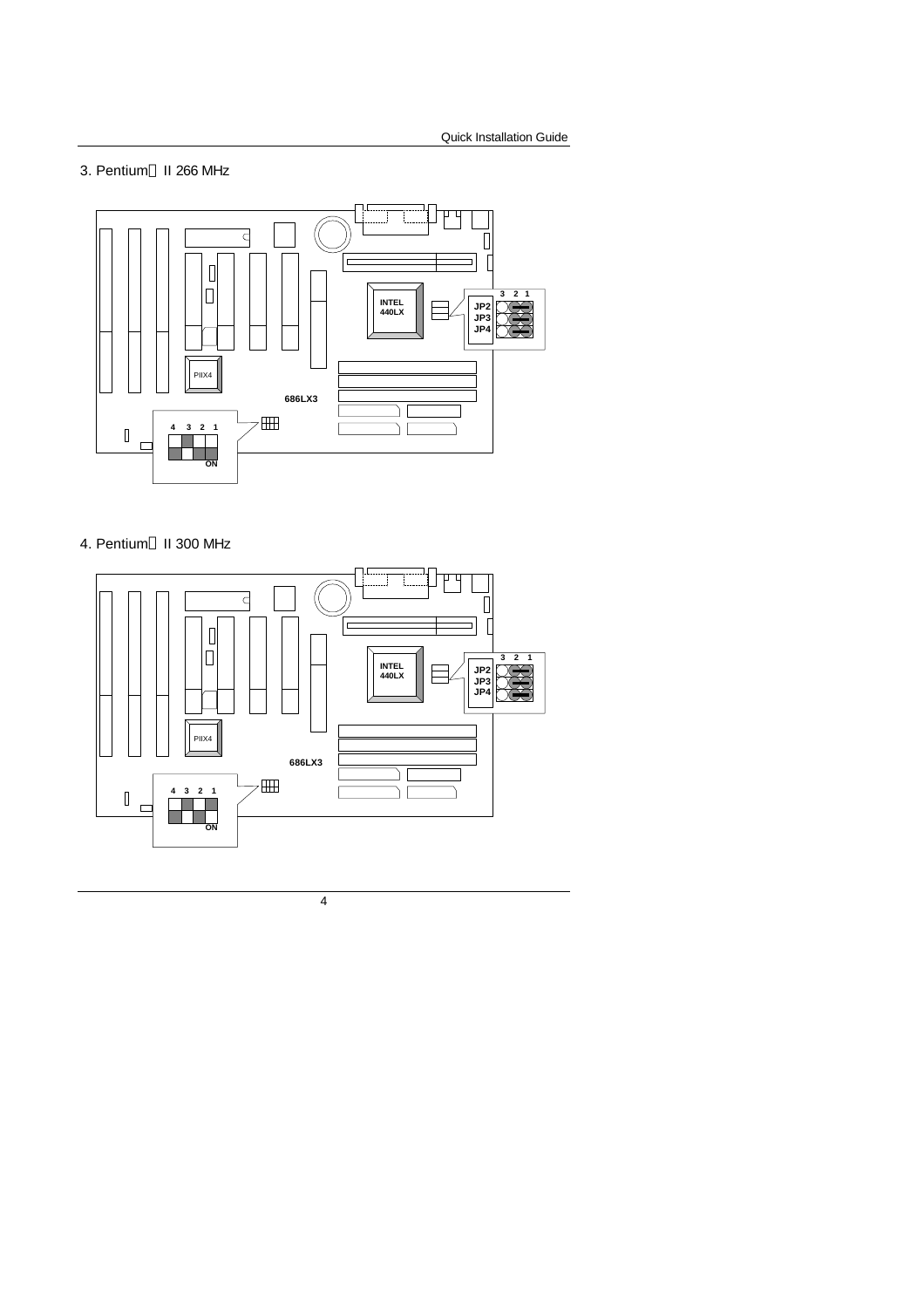## 5. Pentium<sup>®</sup> II 333 MHz



## 6. Pentium<sup>®</sup> II 366 MHz

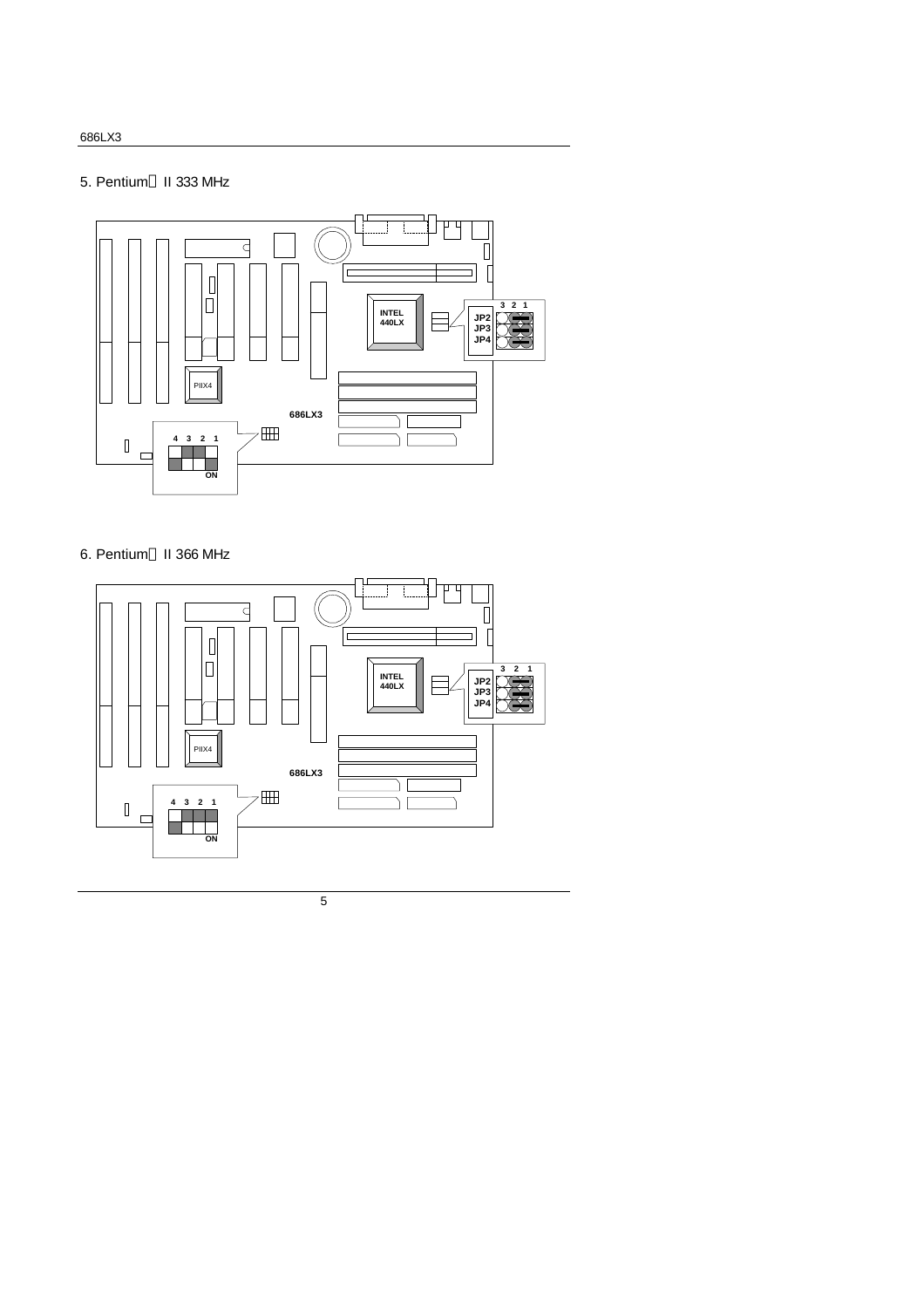# **II. Jumper setting :**

PWR : Power LED Connector



SPK : Speaker Connector

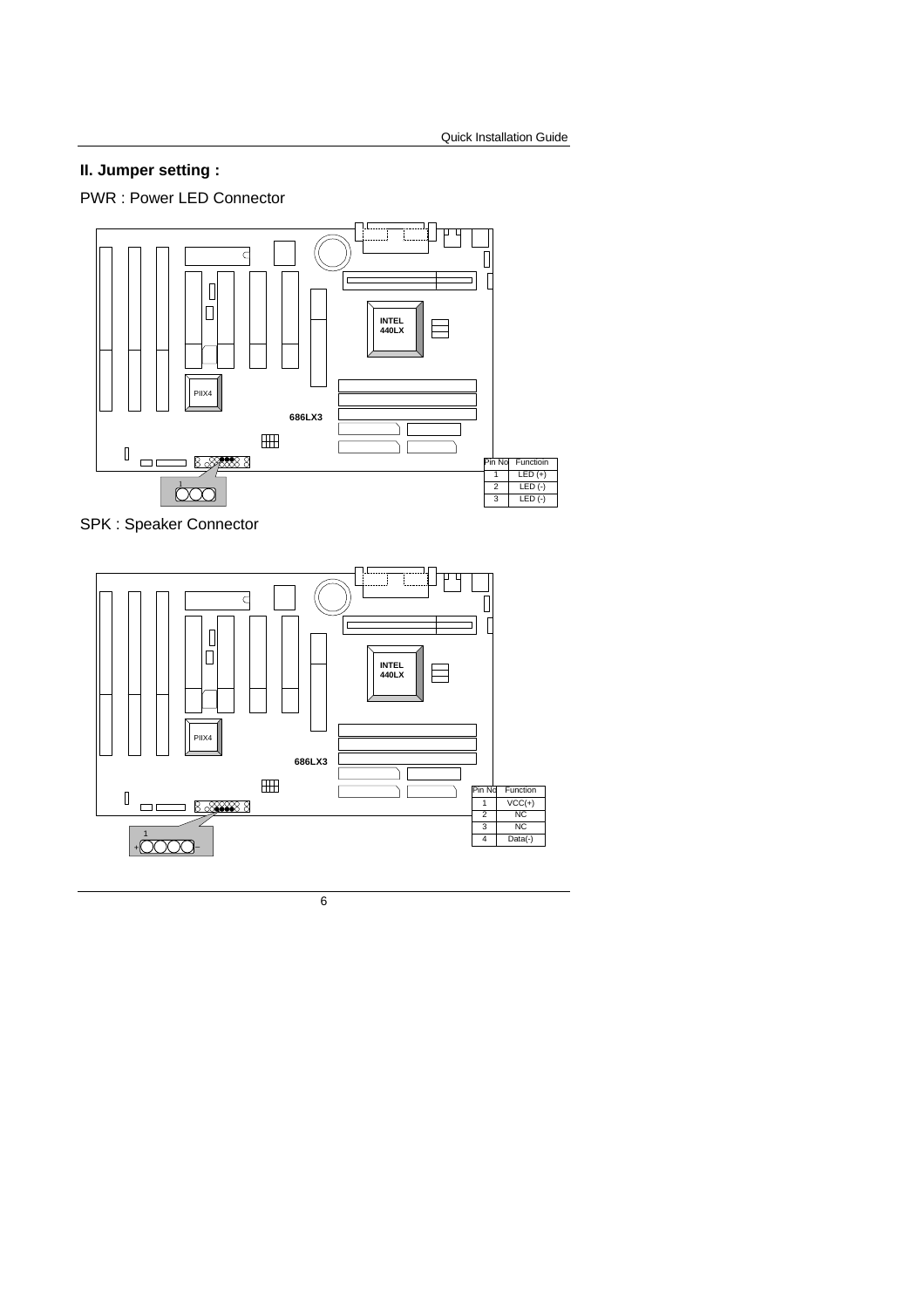# RST : Reset Switch



GN : Green Function Switch



686LX3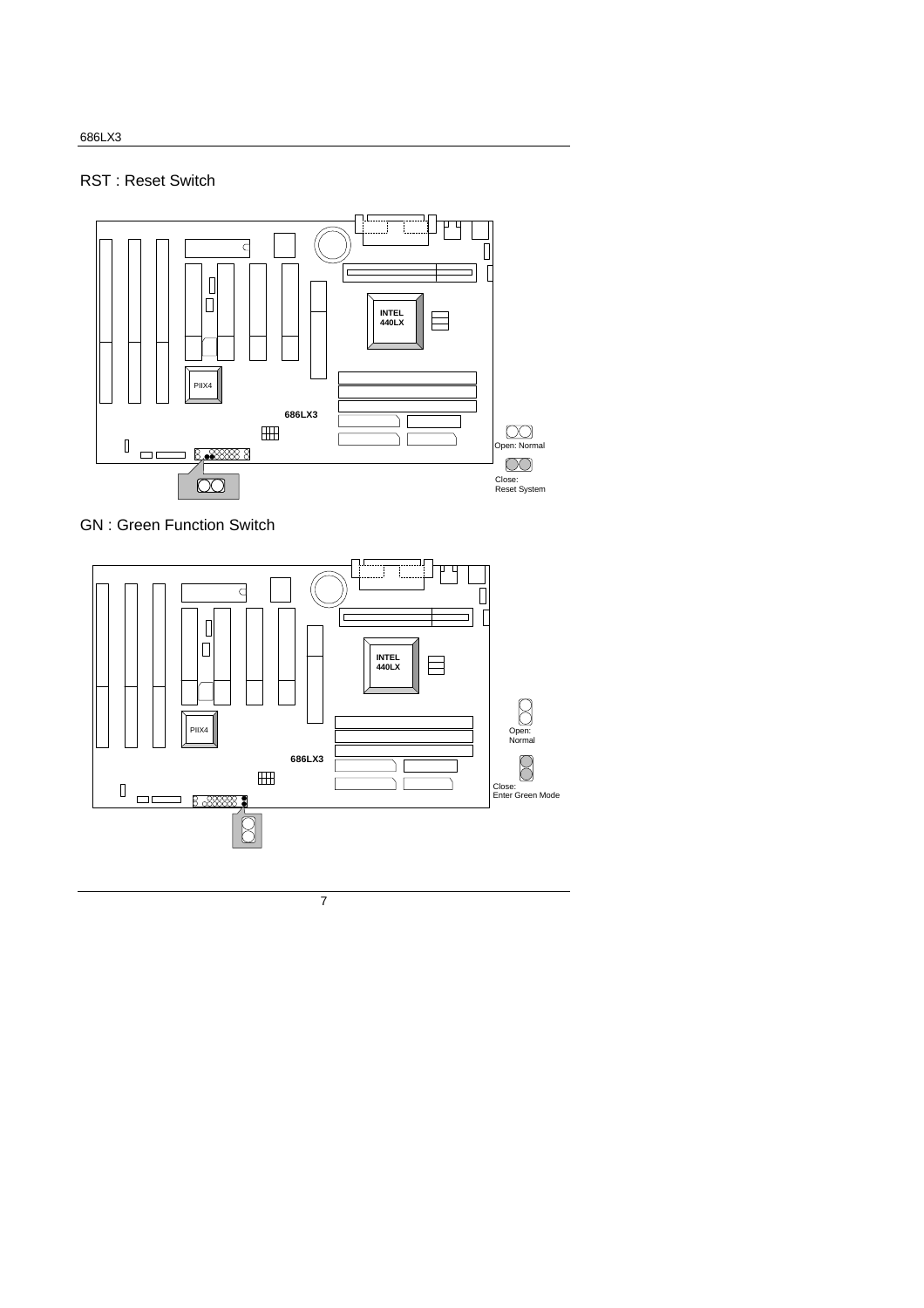

HD : IDE Hard Disk Active LED

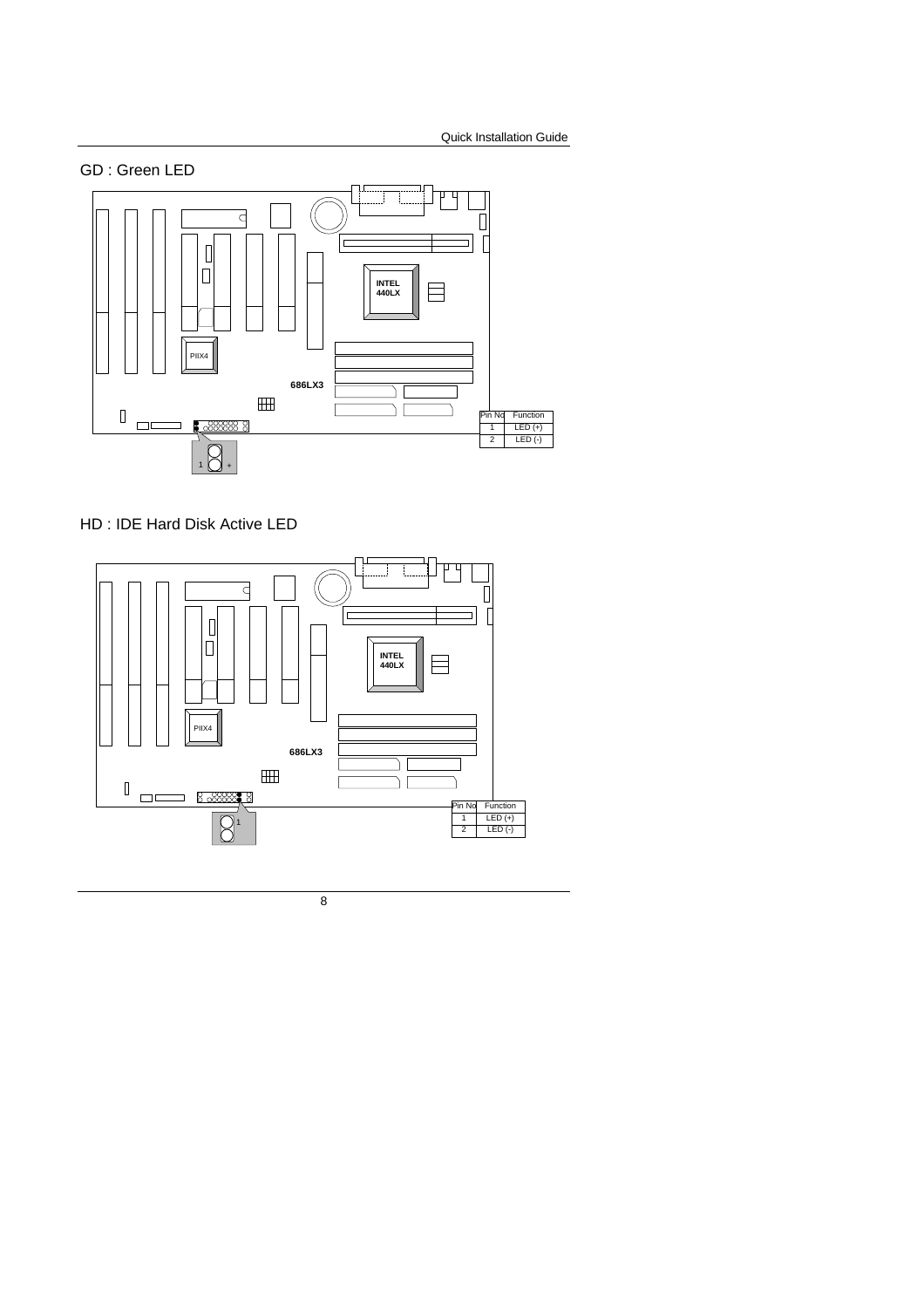### Soft PWR : Soft Power Connector



# IR : Infrared Connector (Optional)

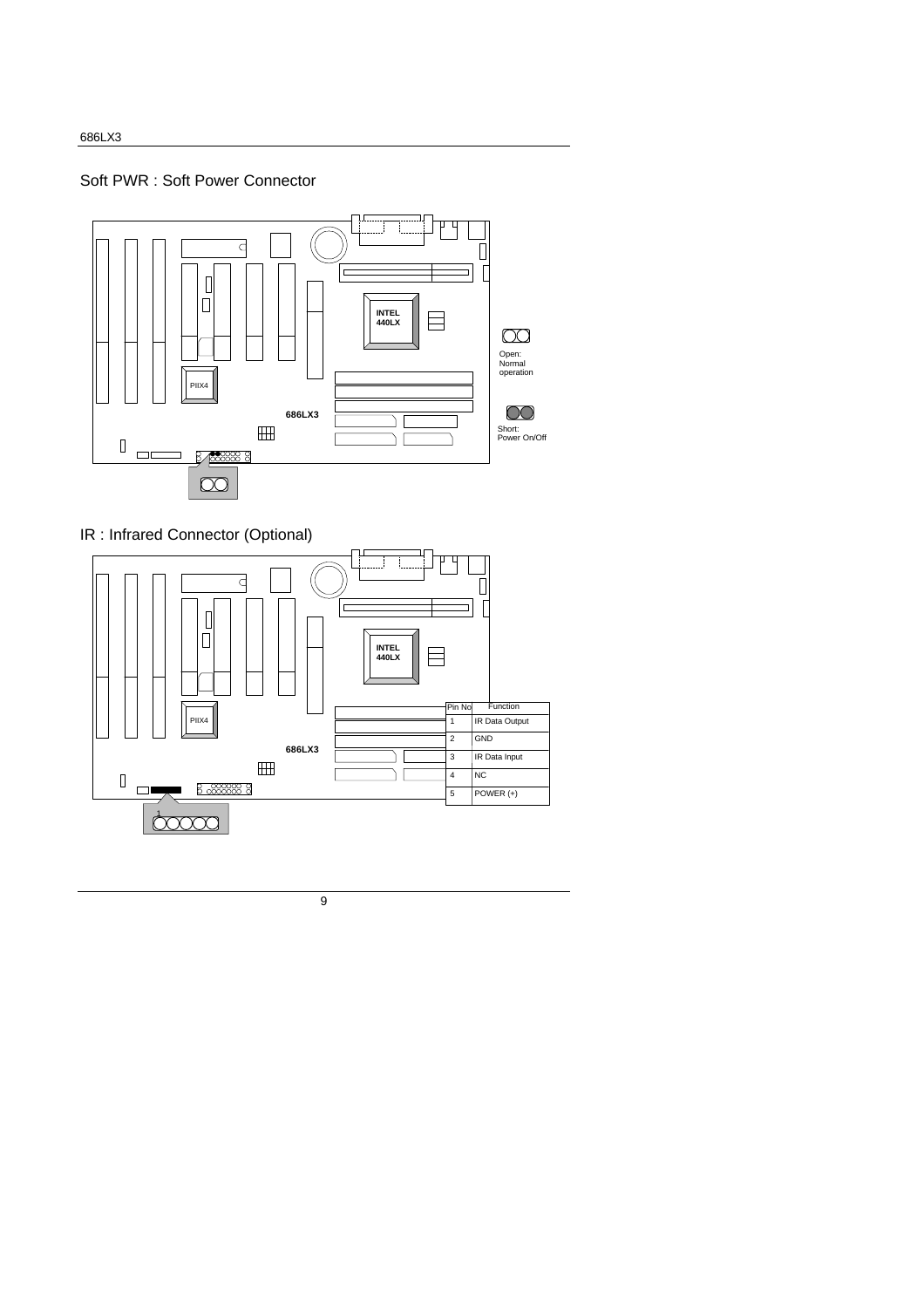

PS/2 Mouse / Keyboard Connector

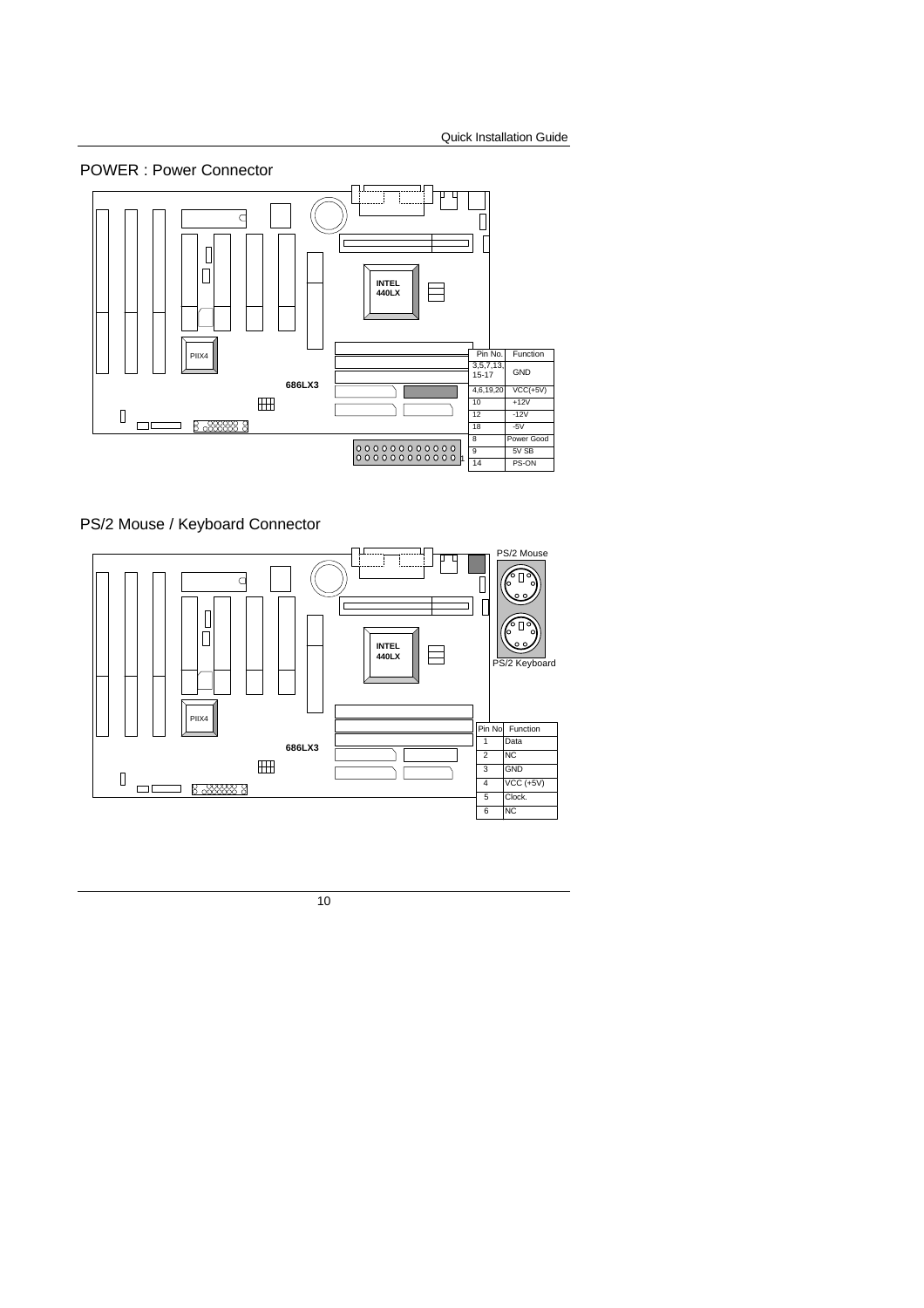# J1 : CPU Cooling Fan Power Connector



# IDE1: For Primary IDE port

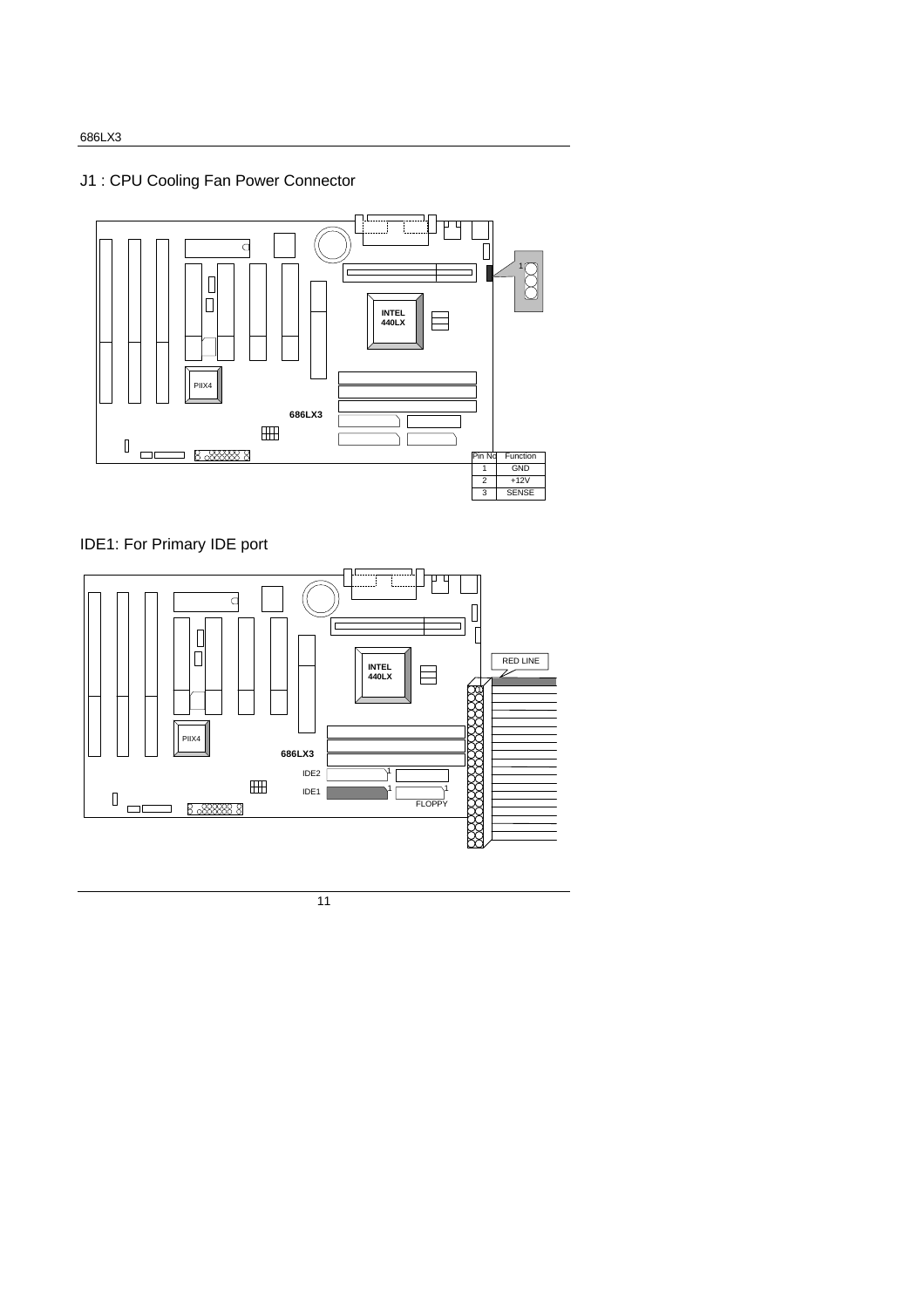IDE2: For Secondary IDE port



### J7 : FLOPPY PORT

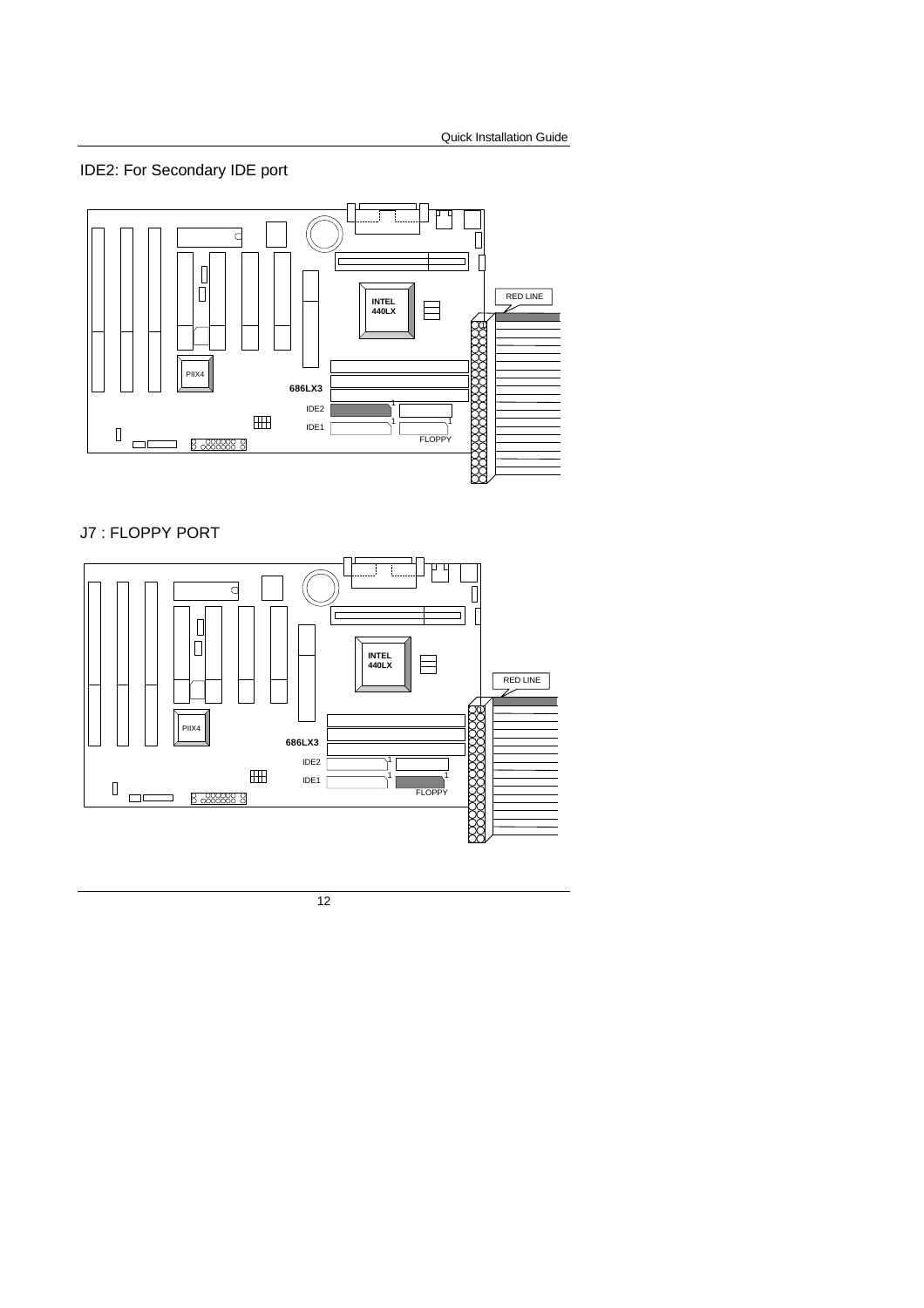LPT PORT / COM A / COM B



# JP1 : Keyboard Power On Selection

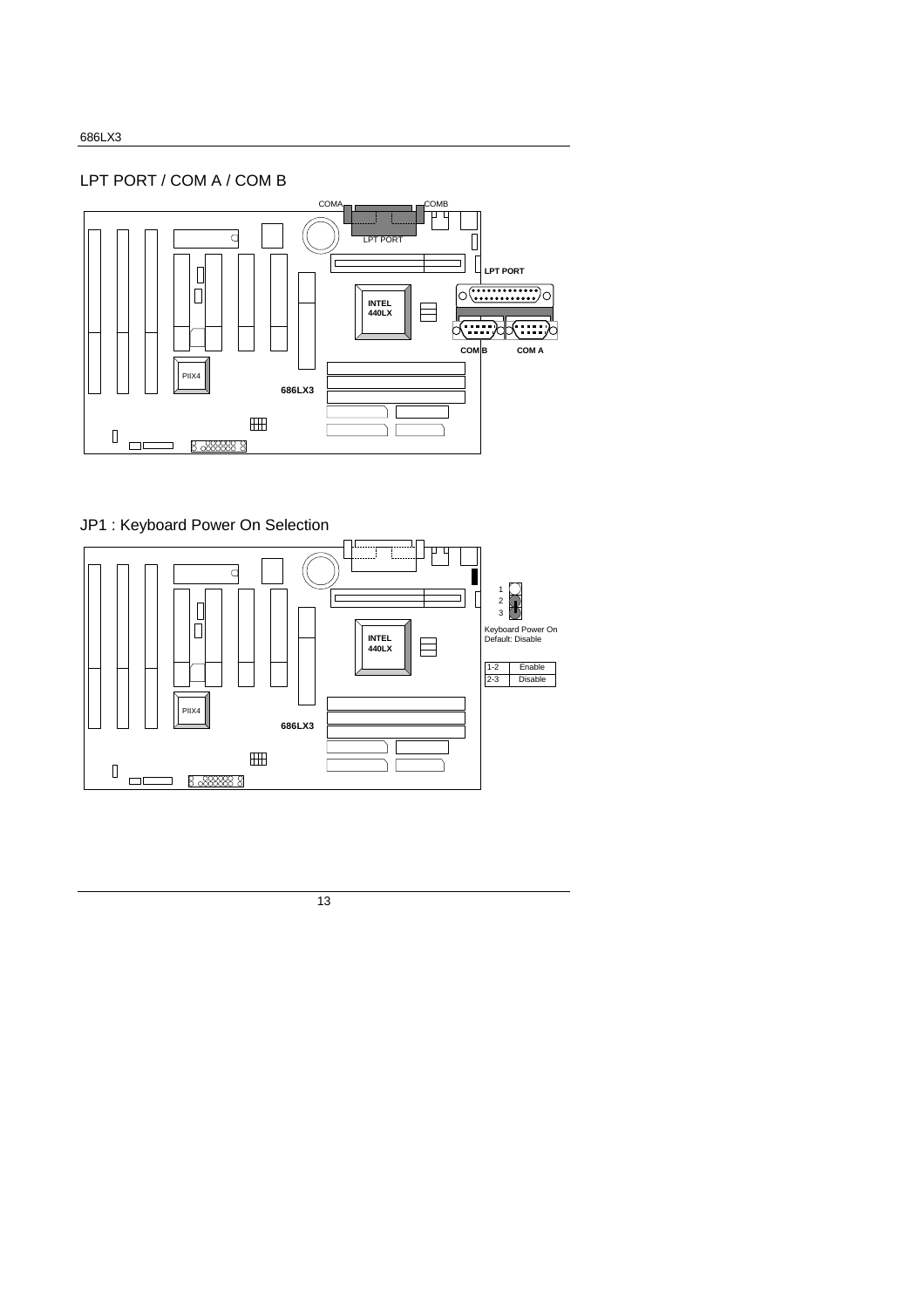

## JP10: Wake on LAN

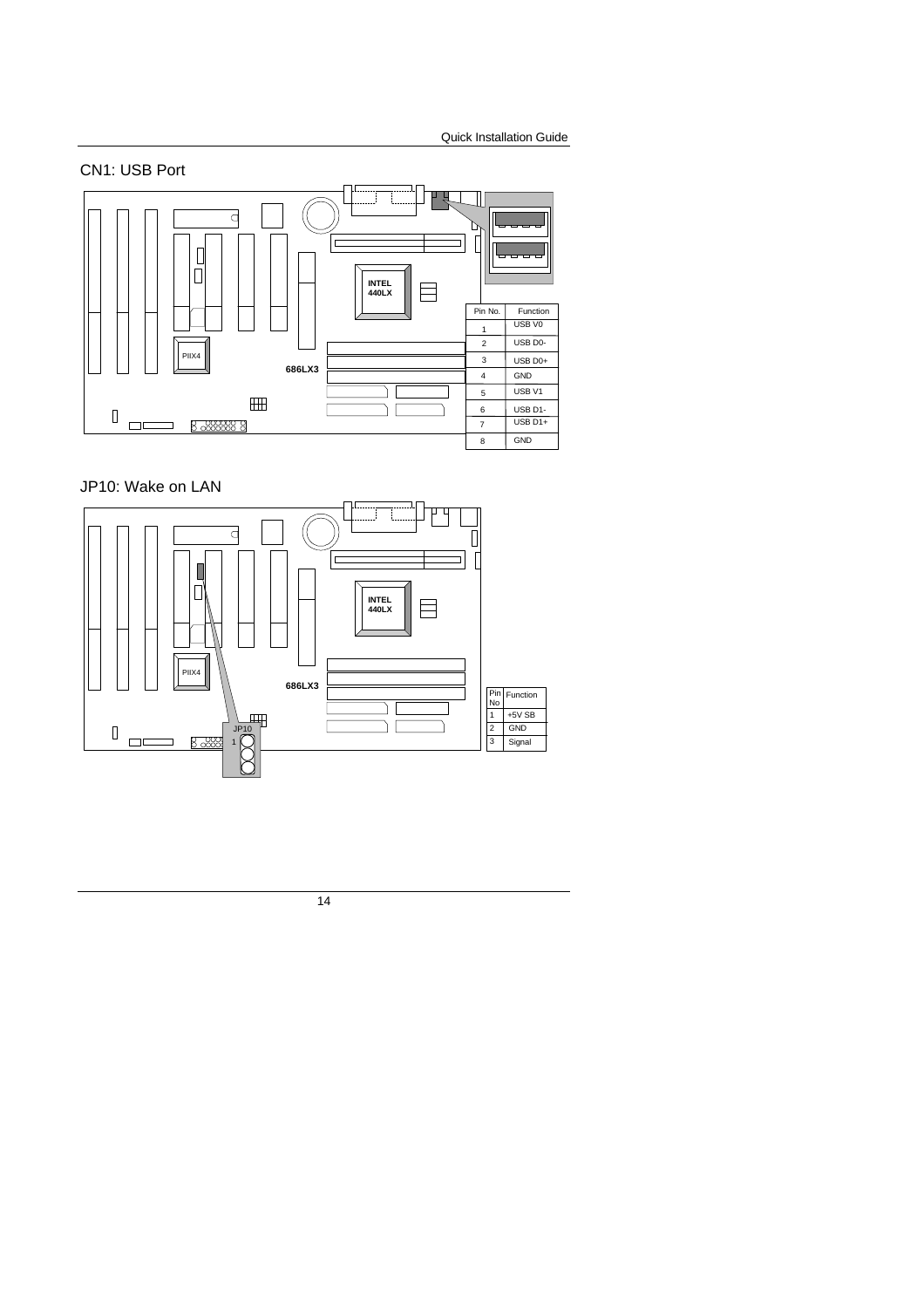# JP9 :SB-Link (Creative PCI Sound Card Support)



## BAT1:For Battery



 **Replace only with the same or equivalent type recommended by the manufacturer. Dispose of used batteries according to the manufacturer's instructions.**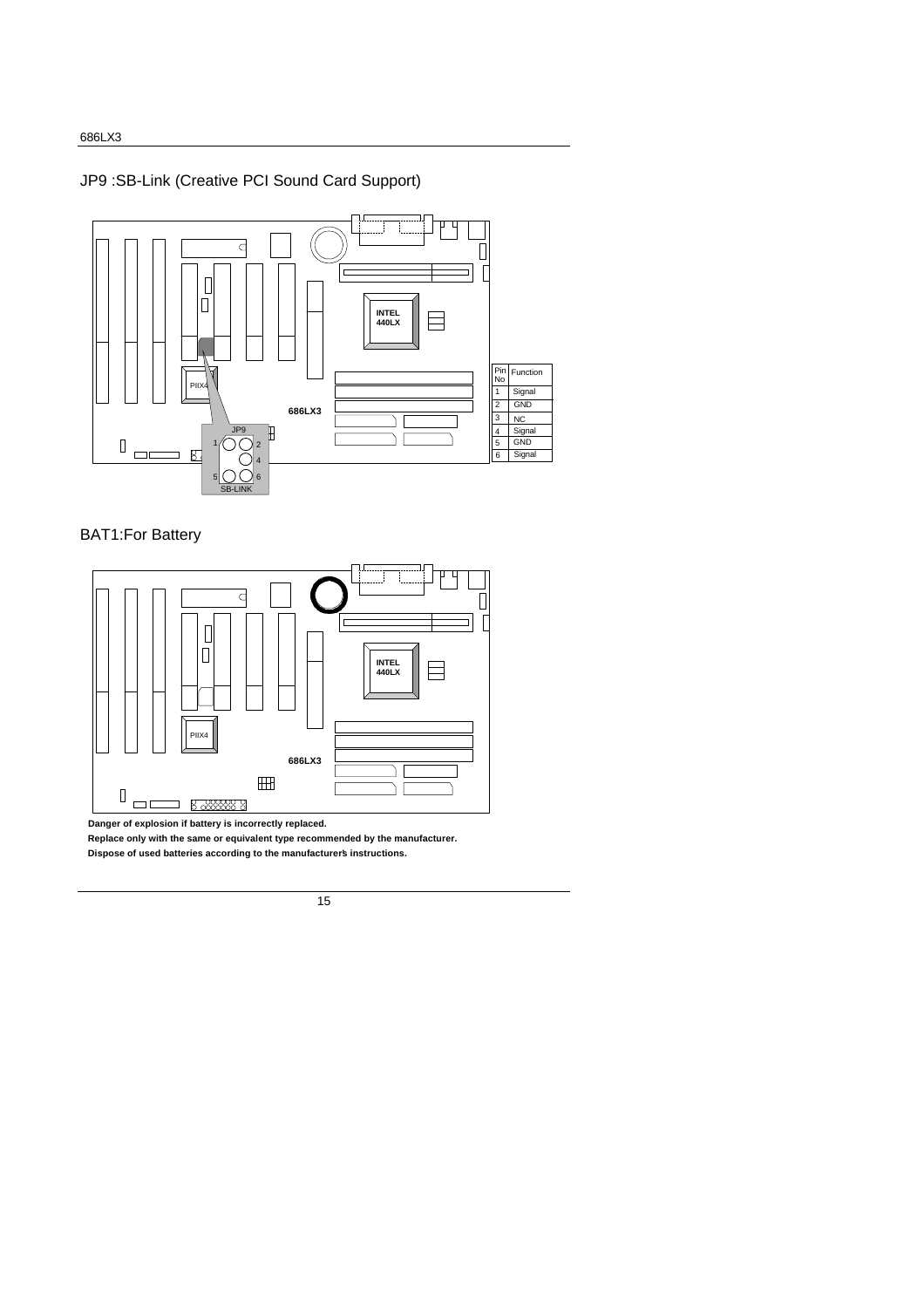J13: ATX Power Control Selection (PCB Only ver:2.0 use)



JP12:CLEAR CMOS Function (PCB Only ver:2.2 use)